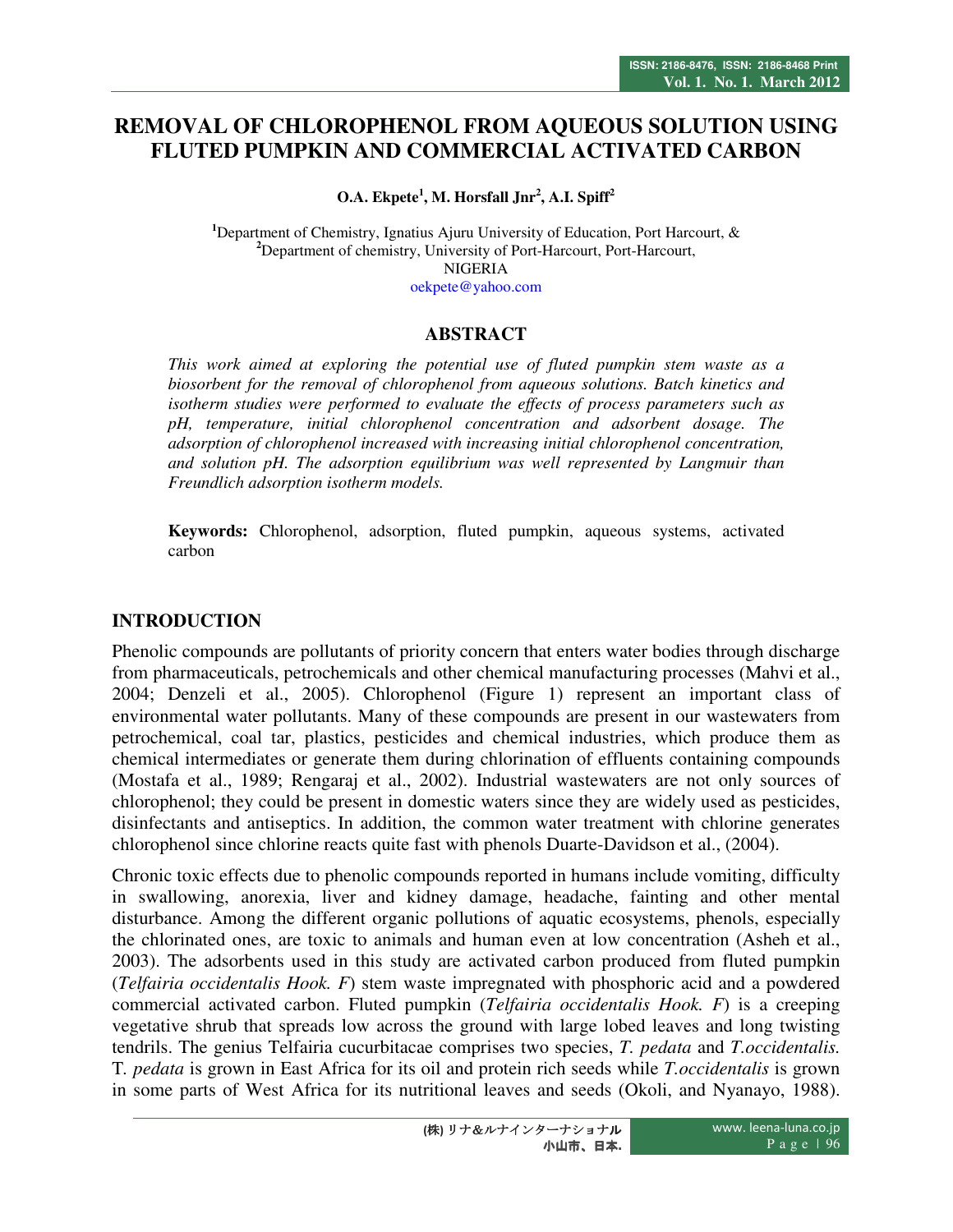Harvesting of fluted pumpkin takes place 120 - 150 days, after sowing. After harvesting, the leaves are carefully removed from the stems which are discarded as wastes. The seed contains 13% oil and is used for cooking (Horsfall and Spiff, 2005), marmalade manufacturing (Egbekun et al., 1998) and cookie formulations (Giami and Barber, 2004). Several workers have rep the nutritional composition, chemical characterization and functional properties of fluted pumpkin seeds (Fagbemi et al., 2005, Ganiyu, 2005, Agatemor, 2006 and Fasuyi, 2008).The the nutritional composition, chemical characterization and functional properties of fluted pumpkin seeds (Fagbemi et al., 2005, Ganiyu, 2005, Agatemor, 2006 and Fasuyi, 2008). The utilization of fluted pumpkin stem waste i economically viable option to the increasing toxic threat to the environment. In this present study, the efficiency of fluted pumpkin activated carbon (FPAC) for chlorophenol removal as compared to a commercial activated carbon (CAC s are carefully removed from the stems which are discarded as wastes. The seed con<br>oil and is used for cooking (Horsfall and Spiff, 2005), marmalade manufacturing (Egb<br>, 1998) and cookie formulations (Giami and Barber, 200 nically viable option to the increasing toxic threat to the environment. In the efficiency of fluted pumpkin activated carbon (FPAC) for chlorophenol red to a commercial activated carbon (CAC) was highlighted days, after sowing. After harvesting, the<br>e discarded as wastes. The seed contains<br>005), marmalade manufacturing (Egbekun<br>eer, 2004). Several workers have reported

The adsorbate used for the adsorption process of this study is chlorophenol.



**Chlorophenol C<sub>6</sub>H<sub>5</sub>ClO</sub>** 

#### **Figure 1: Structure of chlorophenol**

#### **MATERIALS AND METHODS**

#### **Sample collection and preparation**

The fluted pumpkin stem waste ( (*Telfairia occidentalis Hook F*) used for this study, was obtained from Iwofe market Rumuolumeni Port Harcourt. The samples collected were washed thoroughly from Iwofe market Rumuolumeni Port Harcourt. The samples collected were washed thoroughly with water, rinsed with deionised water and air-dried. The air-dried samples were cut into smaller bits and carbonized. The powdered commercial activated carbon (Sifico Ltd.Surrey England) was bought from a scientific store in Port Harcourt. in the was text in the was text the merical process would set able option to the increasing toxic threat to the environment. In this energy of fluted pumpkin activated carbon (FPAC) for chlorophenol remomercial activated c

#### **Carbonization**

The carbonization of the air dried fluted pumpkin stem was carried out in the Plant Physiology and Anatomy Laboratory of the University Of Port Harcourt, Nigeria, using a muffle furnace (Carbolite Sheffield England, LMF4) which allows limited supply of air. To produce the carbonized sample of the fluted pumpkin carbon, the sample was heated at a rate of  $5^{\circ}$ C per minute to  $350^{\circ}$ C. buy in the air dried fluted pumpkin stem was carried out in the Plant Physiology<br>aboratory of the University Of Port Harcourt, Nigeria, using a muffle furnace<br>field England, LMF4) which allows limited supply of air. To pr

#### **Acid activation of the carbon**

A carefully weighed  $25.0 \pm 0.01$ g carbonized carbon was placed in a beaker containing  $500 \text{cm}^3$ of 0.3mol/dm<sup>3</sup> ortho-phosphoric acid (H heated until it formed a paste. The paste was transferred to an evaporating dish, placed in a furnace and heated at  $300^{\circ}$ C for thirty minutes. This was allowed to cool and washed with furnace and heated at  $300^{\circ}$ C for thirty minutes. This was allowed to cool and washed with distilled water to constant pH, and oven dried at  $105^{\circ}$ C for four hours to constant weight and ground. The produced carbon was sieved with a 106µm mesh which was kept in an air tight vial ground. The produced carbon was sieved with a 106µm mesh which was kept in an air tight vial<br>and used for the various experiments. Solutions were prepared by diluting of stock solution of chlorophenol to the desired concentrations. A stock solution was obtained by dissolving 1.0g of chlorophenol, in distilled water and diluted to 1000ml. content of the beaker was thoroughly<br>isferred to an evaporating dish, place<br>This was allowed to cool and washe<br> $05^0C$  for four hours to constant weig<br> $50\mu$  mesh which was kept in an air tig<br>ere prepared by diluting of s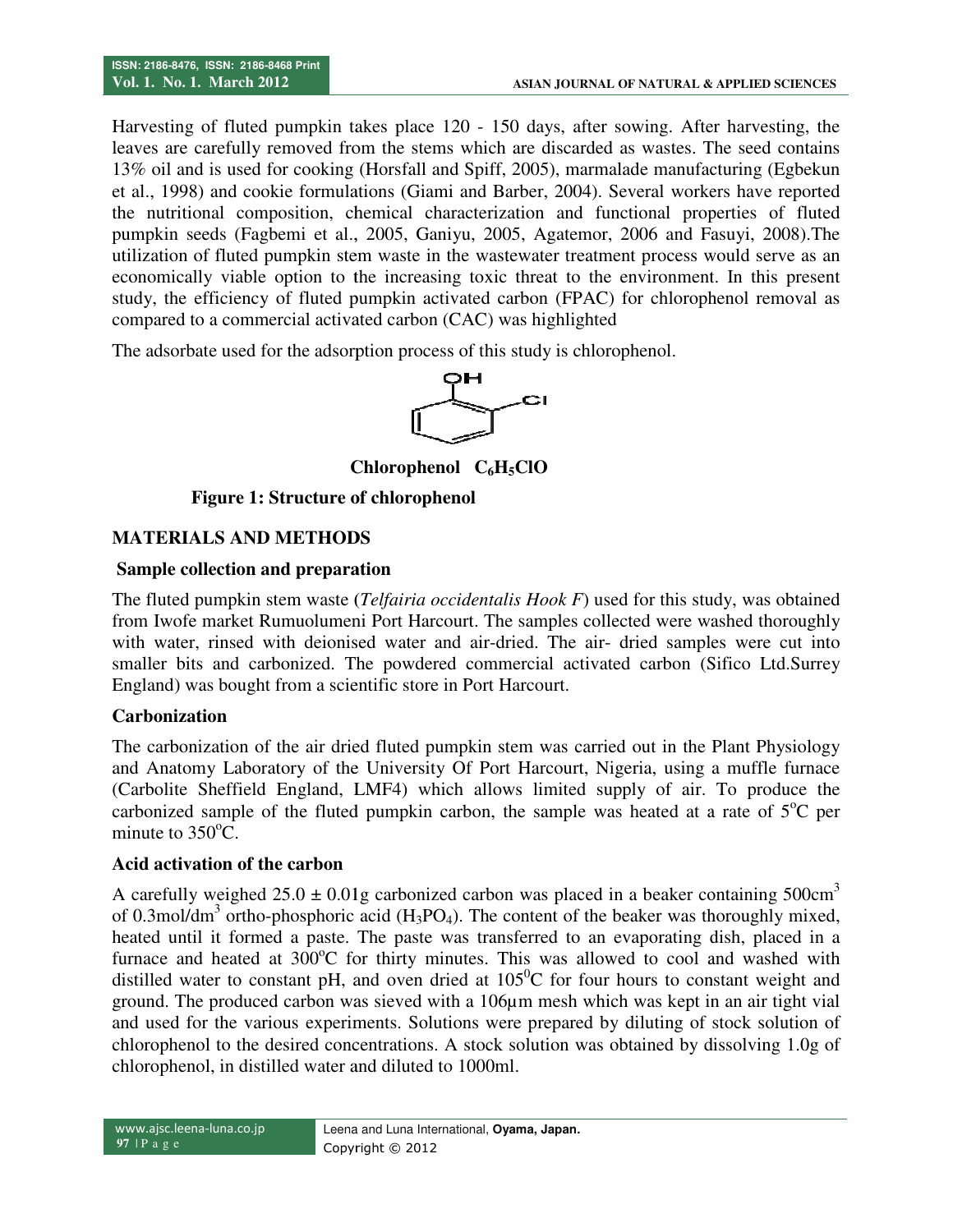## **Adsorption equilibrium**

Equilibrium studies were carried out by contacting 0.2g of FPAC and CAC with 50ml chlorophenol solution of different initial concentrations (100,120,140,160,180 200mg/l) in twelve (250ml) conical flask. The pH of the solutions were adjusted to 6.0 by adding either HCl or NaOH solution. The suspensions were agitated at 150rpm on a shaker at room temperature  $(30^{\circ}$ C) for 1 hour. At the end of the agitation period the samples were centrifuged for 5min and the supernatant 2CP solution, filtered through Whatman No 40 filter paper. 2-chlorophenol concentrations in the filtrate were analyzed using a UV/Vis spectrometry measuring absorbance at the wavelength of maximum absorption for 2- chlorophenol (280nm). Samples were run in duplicate.

## **Effect of contact time at 30°c**

0.2g each of FPAC and CAC of 106µm mesh particle size were weighed and put in twenty two  $(250ml)$  conical flasks. 50ml of  $100mgL^{-1}$  concentration of 2-chlorophenol solutions prepared separately in de-ionized water from the stock solution was added to the biomass. The pH values of these suspensions were adjusted to 6.0. The flasks were labelled for time interval of 20, 30, 40, 50, 60, 70, 80, 90, 100, 110, 120 minutes. The flasks were tightly covered with cellophane and shaken at 150rpm for the appropriate time intervals on an electric shaker. The suspensions was filtered through Whatman No 40 filter paper and centrifuged for 5 minutes. The supernatants were analyzed using UV-Visible spectrophotometer. Determinations were run in duplicate.

## **Effect of pH AT 30°C.**

0.2g each of FPAC and CAC activated carbons of 106µm mesh particle size were weighed and introduced into twelve (250ml) conical flasks. 50ml of 100  $mgL^{-1}$  solutions of 2- chlorophenol were added separately to the activated carbons. This process was repeated for several other flasks. The pH value of these suspensions was adjusted to 2.0, 4.0, 6.0, 8.0, 10.0and 12.0 by adding a solution of either Conc HCl or NaOH. The flasks were tightly covered with cellophane and shaken for 1 hour at 150rpm. The suspension was filtered through Whatman No 40 filter paper and centrifuged for 5 minutes. The supernatants were analysed using UV-Visible spectrophotometer. Determinations were run in duplicate.

## **Effect of adsorbent dosage.**

Different masses of FPAC and CAC activated carbon ranging from 0.1 to 0.7g were accurately weighed and transferred into fourteen (250ml) conical flasks. 50ml of chlorophenol was added separately to each of the conical flasks. The flasks were tightly covered with cellophane and shaken for 1 hour at 150rpm. At the end of 1 hour, the suspensions were filtered using Whatman No 40 filter paper and centrifuged for 5 minutes. The supernatant 2- chlorophenol solution was analyzed using UV- Visible spectrophotometer. Determinations were run in duplicate.

## **Effect of temperature.**

50ml of 2-chlorophenol solutions separately with an initial concentration of  $100mgL^{-1}$  was placed in fourteen (250ml) conical flasks. 0.2g each of FPAC and CAC activated carbon was added to these solutions. The conical flasks were labelled at temperatures of 30, 40, 50, 60, 70, 80 and 90 $^{0}$ C respectively. The flasks were agitated at 150rpm and heated on a thermostat water bath to the appropriate temperatures for 1h. The suspensions were filtered using Whatman No 40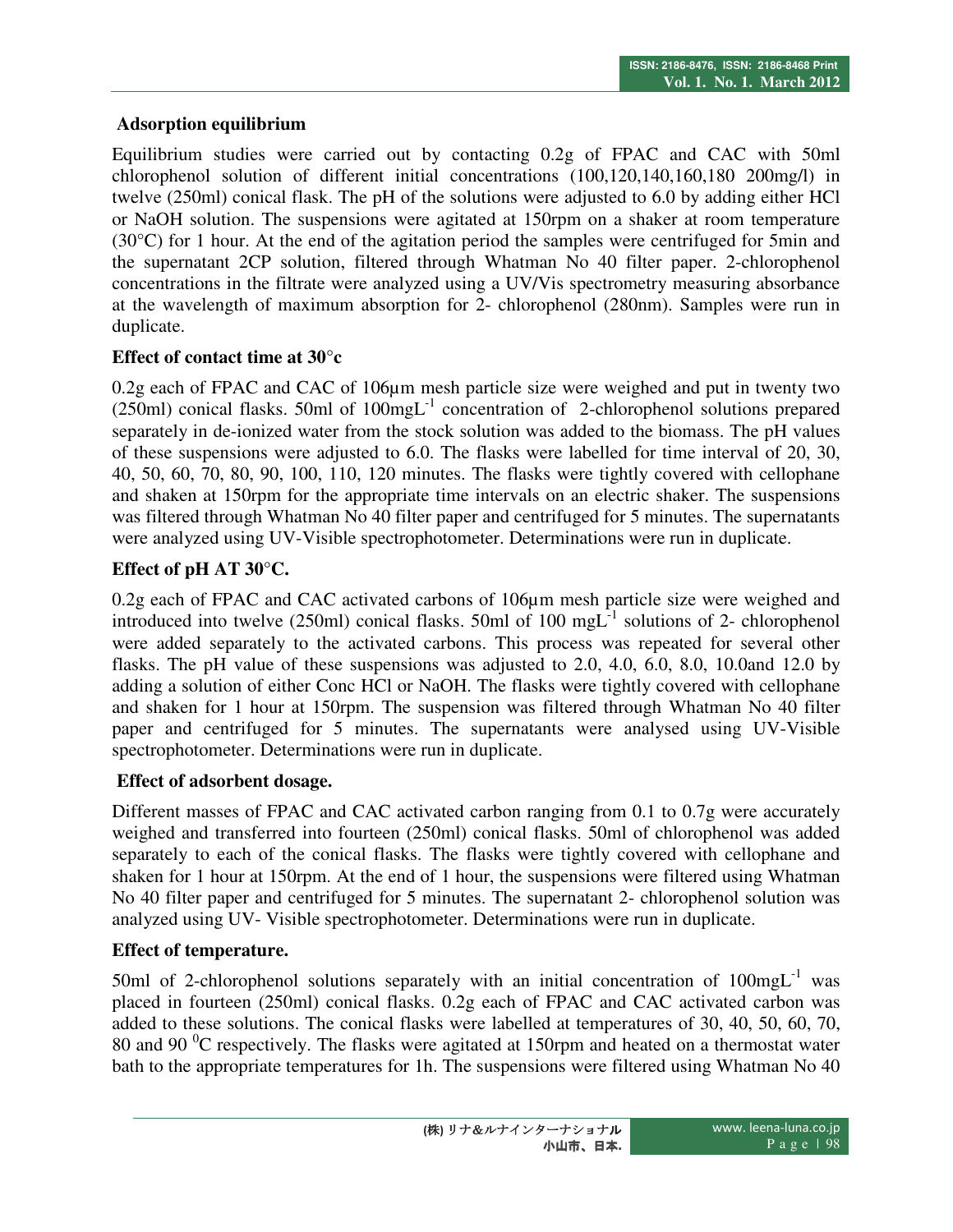filter paper and centrifuged for 5 minutes. The supernatants were analysed using UV-Visible spectrophotometer. Determinations were run in duplicate.

The amount of adsorption at equilibrium,  $q_e$  (mg/g) and the percent adsorption (%) was computed as follows:

$$
q_e = \frac{(c_o - c_e)V}{M} \dots \dots \dots \dots \dots \dots (1)
$$
  
percent adsorption = 
$$
\frac{(c_o - c_e)x \cdot 100}{c_o} \dots \dots \dots (2)
$$

Where  $C_0$  and  $C_e$  are the initial and equilibrium concentrations of chlorophenol (mg/l), respectively. V is the volume of the aqueous solution (L) and M is the mass of the activated carbon used in the adsorption (g).

#### **RESULTS AND DISCUSSION**

#### **Effect of carbon dosage**

The adsorption of chlorophenol on FPAC and CAC were carried out at different adsorbent dose by keeping other parameters constant. The relationship between adsorbent dose and substrate removal for same initial concentrations of chlorophenol is presented in Fig 2, respectively. It can be seen from Figure 2 that percentage removal of chlorophenol on FPAC and CAC increased with increase in adsorbent dose. This can be attributed to increased adsorbent surface area and availability of more adsorption sites resulting from the increased adsorbent dosage as observed by Srivastava et al., 2006. The uptake of solute markedly increased up to adsorbent dose of 0.2g and thereafter no significant increase was observed. It has been shown in Fig 2 that the rate of chlorophenol binding with adsorbents increases more rapidly in the initial stage and after some point adsorption is marginal and becomes almost a constant.



Fig 2: Effect of carbon dosage on the percentage removal of chlorophenol on FPAC and CAC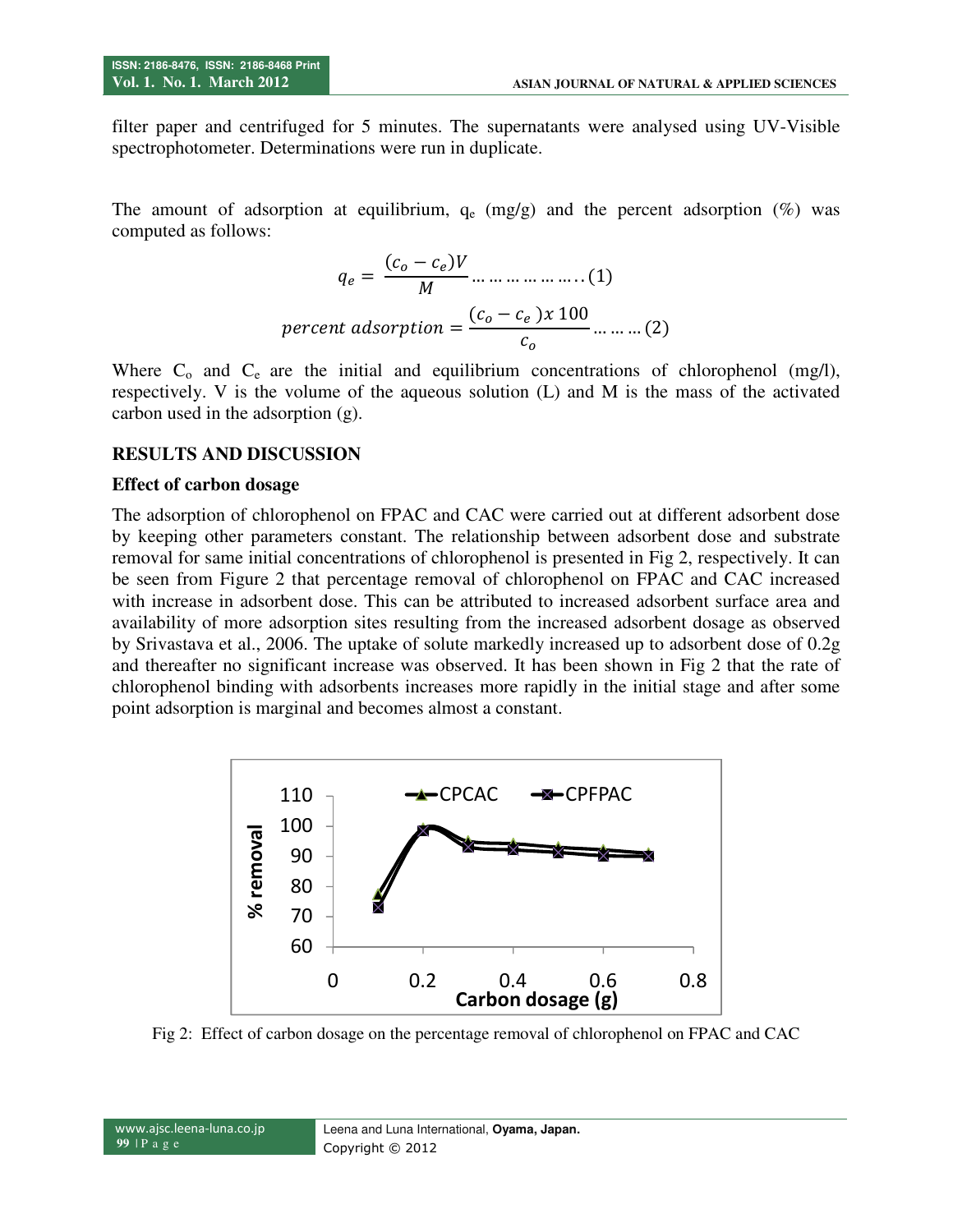#### **Effect of carbon contact time**

The effect of contact time on the percentage removal of chlorophenol from solution by FPAC and CAC was studied at varying contact time of 20 to 120 minutes as presented in Figure 3.The optimum percentage removal of 2-chlorophenol was achieved at 60minutes, showing the following trend CPFPAC  $(99.00\%) <$  CPCAC  $(99.90\%)$ .

The saturation curves rises sharply in the initial stages, indicating that there are plenty of readily accessible sites. Eventually, a plateau is reached in all curves indicating that adsorbent is saturated at this level Vadivelan and Kumar, (2005). Figure 3 shows that the contact time needed for chlorophenol solutions of 100mg/l to reach equilibrium is 60 minutes. Almost, no remarkable improvement was observed after longer contact time. After this equilibrium period, the amount of solute adsorbed did not change significantly with time, indicating that 60 minutes is sufficient to attain equilibrium for the maximum removal of chlorophenol from aqueous solutions by FPAC and CAC, respectively. So the optimum contact time was selected as 60 minutes for further experiments.



Fig 3**:** Effect of carbon contact time on the percentage removal of chlorophenol on FPAC and CAC

## **Effect of initial concentration**

Fig 4 shows that percentage of chlorophenol removal decreases with increasing concentration. Similar results were obtained by Singh et al., (1994). This is because at lower concentrations the activated carbon is able to remove large amounts of chlorophenol from solution. As the initial concentration increases the binding sites gradually becomes occupied, this reduces the percentage removal of chlorophenol removed. These removal characteristics indicate that surface saturation is dependent on the initial concentration and that the active sites take up the available chlorophenol at lower concentration of 100mg/l.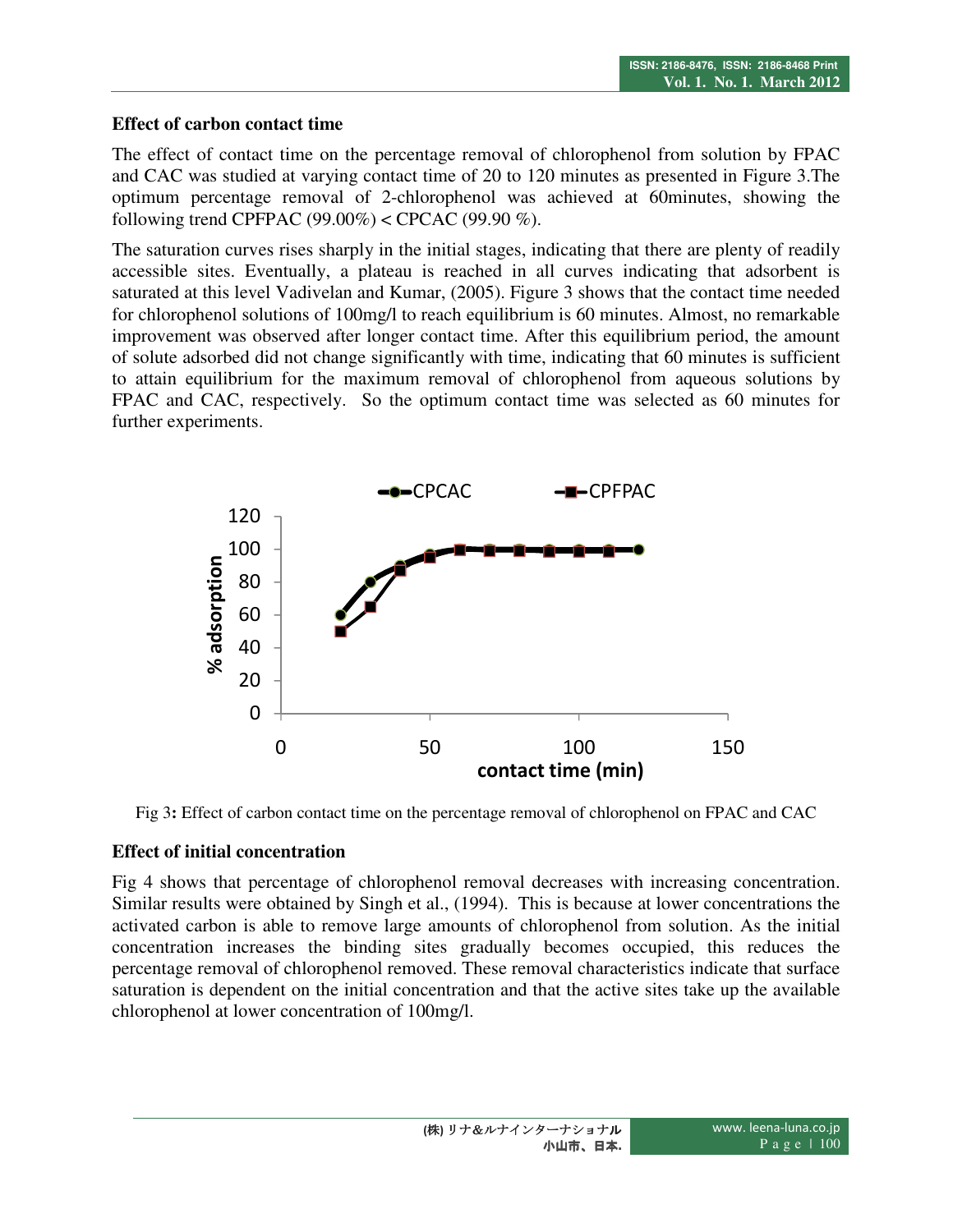

Fig 4: Effect of initial concentration on the percentage removal of chlorophenol on FPAC and CAC

## **Effect of temperature**

The effect of the solution temperature on the percent removal of chlorophenol by FPAC and CAC was studied at a constant initial chlorophenol concentration of 100mg/l, carbon dose of 0.2g at temperature range of 30 to 90 $^{\circ}$ C. The effect of temperature and pH in this study is shown in Table 1

| <b>TEMP</b>    | <b>Chlorophenol</b> |            | pH | <b>Chlorophenol</b> |                        |
|----------------|---------------------|------------|----|---------------------|------------------------|
| $\mathbf{C}$   | <b>CAC</b>          | $FPAC(\%)$ |    | $CAC(\%)$           | <b>FPAC</b>            |
|                | $\mathscr{G}_o$     |            |    |                     | $\mathscr{Y}_{\bm{c}}$ |
| $30^{\circ}$ c | 99.71               | 99.23      |    | 68.25               | 62.45                  |
| 40°C           | 85.34               | 80.02      |    | 85.12               | 78.26                  |
|                | 69.50               | 64.20      |    | 99.20               | 98.07                  |

60<sup>o</sup>C 66.38 62.05 8 70.54 72.21  $70^0$ C 6410 61.08 10 60.35 63.68 80<sup>o</sup>C 63.00 60.03 12 50.25 51.05

 $90^0C$  63.00 60.03

Table 1: Effect of temperature and pH on the percentage removal of chlorophenol on FPAC and CAC biomass.

#### \*Results are means of duplicate analyses

Table 1 show that the percentage removal of chlorophenol decreased as temperature increased from  $30^{\circ}$ C to  $90^{\circ}$ C as follows CPFPAC (24.93 to 15.25mg/g) and CPCAC (24.84 to 15.08mg/g). Hence the lower temperature is favourable for the adsorption of chlorophenol. The decrease in adsorption with increase in temperature is partly due to the weakening of the attractive forces between the adsorbates and adsorbent. It could also be attributed to the enhancement of thermal energies of the adsorbate, thus making the force between adsorbent and adsorbate insufficient to retain the adsorbed molecules at the binding sites.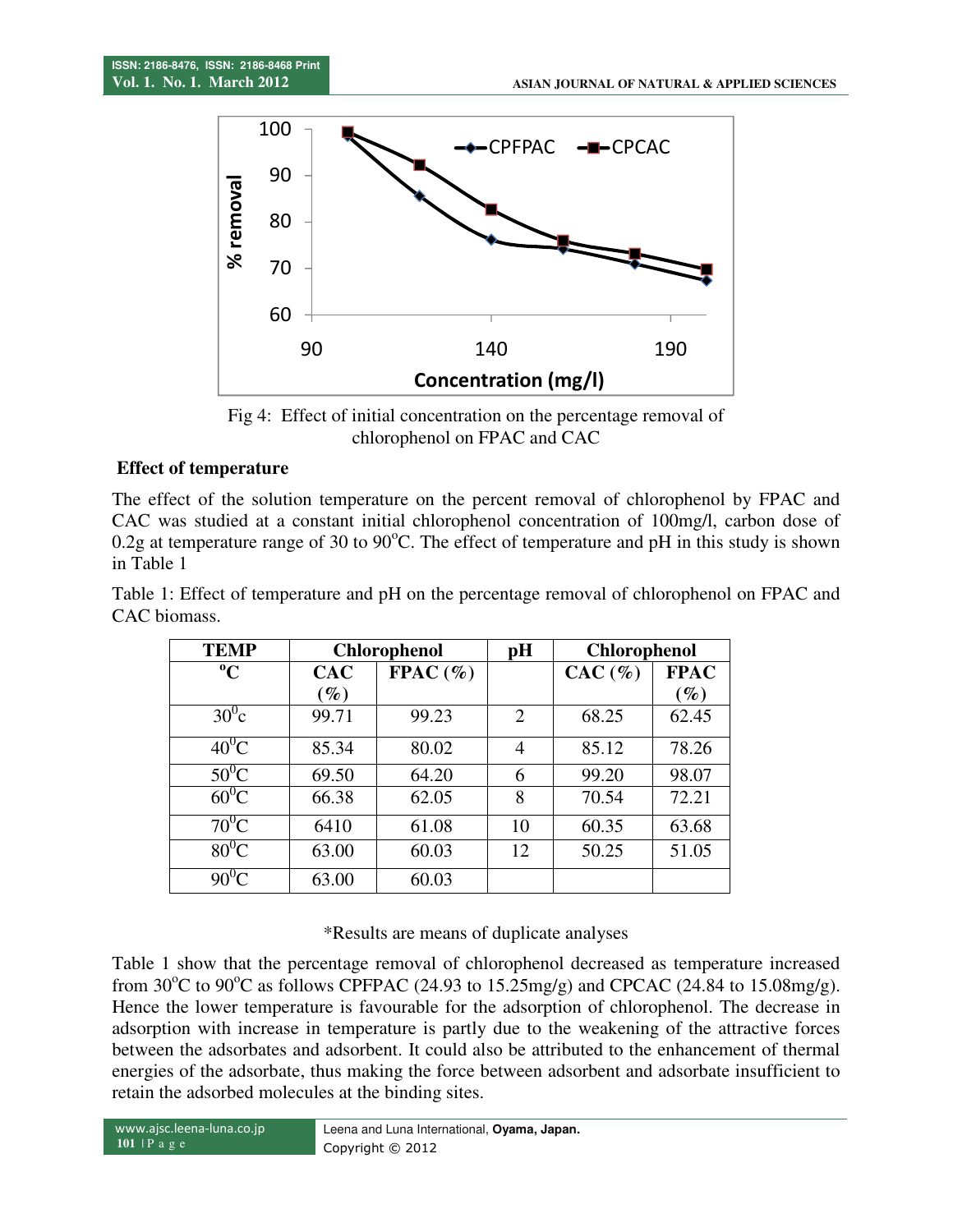The rapid removal of chlorophenol further indicates that both physisorption and chemisorptions processes may be involved in the adsorption of the adsorbates by the adsorbents. The results of Nagda et al., (2007) using Tendu leaf biomass and Uddin et al., (2007) on water hyacinth biomass were similar. In general more than 95% chlorophenol removal was achieved at  $30^{\circ}$ C on FPAC and CAC, respectively. The overall high percentage of chlorophenol removal from solution could possibly be due to adsorption through ion exchange, hydrogen bonding, van-der Waal's forces as well as intraparticle diffusion.

## **Effect of pH**

In any adsorbate - adsorbent system, pH of the solution affects the surface charge of the adsorbents, affects ionization and the extent and rate of adsorption (Nagda et al., 2007). Change in pH affects the adsorptive process through dissociation of functional groups. This subsequently leads to a shift in reaction kinetics and equilibrium characteristics of adsorption process. The effect of pH on the adsorption of chlorophenol was studied, varying the pH from 2 to 12. The maximum adsorption occurs at pH 6 as shown in Table 1 and thereafter a significant decline in removal efficiency was observed with further increase in pH. The maximum uptake of adsorbate established the following trend CPCAC (24.80mg/g) > CPFPAC (24.51mg/g).

## **Adsorption isotherm**

Sorption equilibria provide fundamental physiochemical data for evaluating the applicability of sorption process as a unit operation. In the present investigation, the equilibrium data were analysed using Langmuir and Freundlich isotherm models. To facilitate the estimation of the sorption capacities, experimental data from the initial concentrations were fitted to Langmuir and Freundlich equilibrium adsorption isotherms. In order to facilitate the estimation of the adsorption capacities at various conditions, the Langmuir adsorption isotherm, a typical model for monolayer adsorption was applied. The Langmuir equation was modelled using the equation below.

 = !" + \$ ...................................................………… (3)

Where  $C_e$  is the equilibrium concentration of solute in solution (mg/l),  $q_e$  is the amount of solute adsorbed at equilibrium (mg/g),  $q_m$  (mg/g) and  $k_L$  (L/mg) are the Langmuir constants, and qm signifies adsorption capacity and  $k<sub>L</sub>$  is related to energy of adsorption process. A plot of  $C_e/q_e$ against  $C_e$  yields a straight line, while  $q_m$  and  $k_L$  are obtained from the slope and intercept.

The experimental equilibrium data was also analysed using the Freundlich isotherm model. The Freundlich isotherm was adopted to characterize the adsorption intensity of chlorophenol by fitting the experimental data. The linearized form of the Freundlich equation is;

logq) = logK<sup>F</sup> + 1/nlogC)………………………………….(4)

Where  $q_e$  is the adsorption intensity (mg/g),  $C_e$  is the concentration of the adsorbate in solution at equilibrium (mg/dm<sup>3</sup>),  $K_F$  and n are the Freundlich constants. If a plot of log  $q_e$  against log C<sub>e</sub> yeilds a straight line, then the sorption process obeys a Freundlich adsorption isotherm. The KF and  $\frac{1}{n}$  $\frac{1}{n}$  can be obtained from the intercept and slope of the straight line. The linearized Langmuir and Freundlich adsorption isotherms of chlorophenol on FPAC and CAC are shown in (Fig 4) and (Fig 5) respectively. The Langmuir and Freundlich constants are displayed in (Table 2).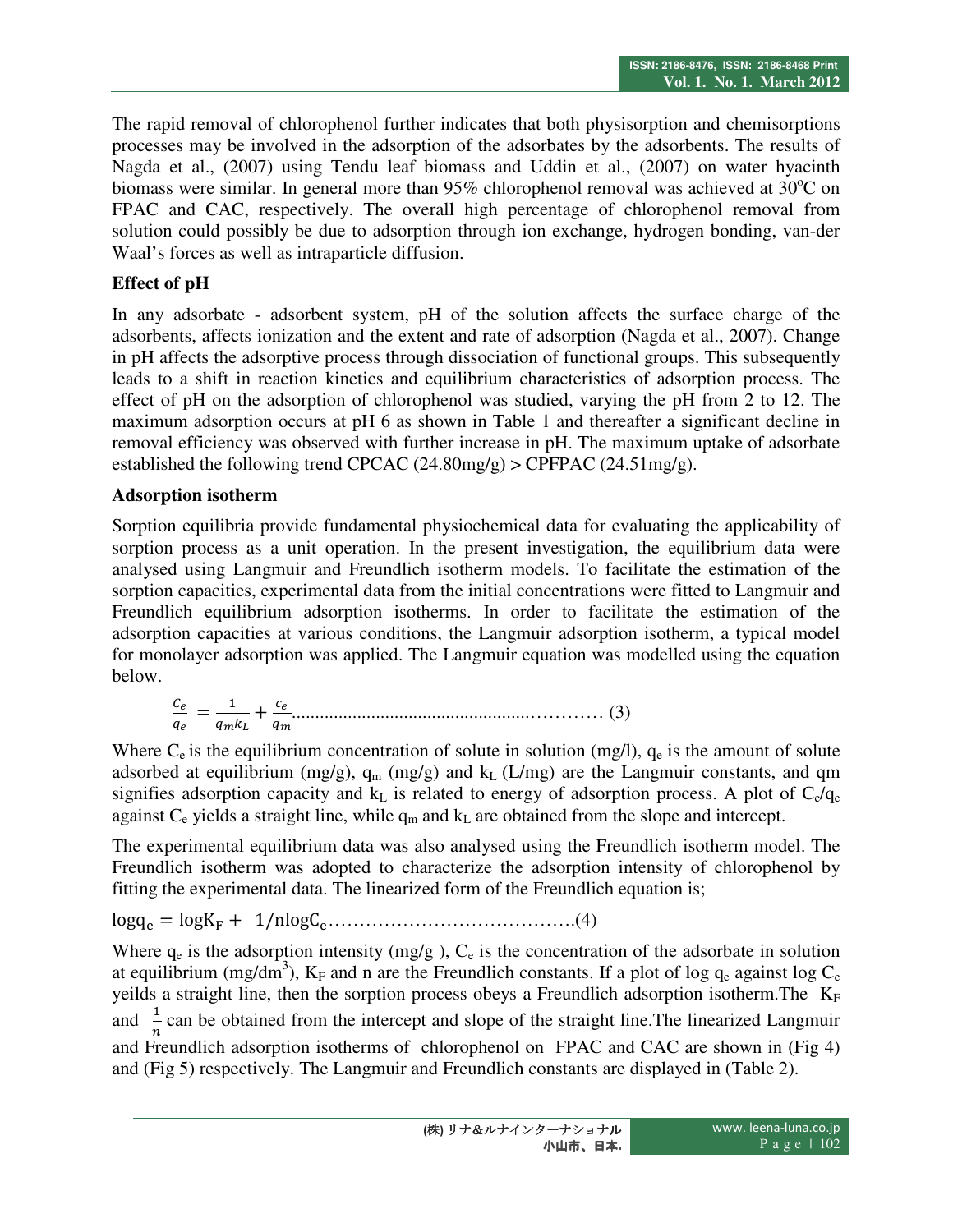

Fig 5. Langmuir plots for the sorption of various concentrations of chlorophenol from solution by FPAC and CAC



Fig 6. Freundlich plots for the sorption of various concentrations of chlorophenol from solution by FPAC and CAC

Table 2: Langmuir and Freundlich constants parameters for the sorption of chlorophenol onto FPAC and CAC.

| <b>LANGMUIR ISOTHERM</b> |                       |                            |              |             |  |  |  |  |  |
|--------------------------|-----------------------|----------------------------|--------------|-------------|--|--|--|--|--|
| Adsorbate/               | Maximum sorption      | Adsorption / Desorption    | Regression   | Equilibrium |  |  |  |  |  |
| Adsorbent                | capacity              | energy                     | coefficient, | parameter   |  |  |  |  |  |
|                          | $q_m(mg/g)$           | $K_L$ (dm <sup>3</sup> /g) | $R^2$        | $R_L$       |  |  |  |  |  |
| <b>CPCAC</b>             | 37.030                | 0.135                      | 0.930        | 0.068       |  |  |  |  |  |
| <b>CPFPAC</b>            | 34.480                | 0.490                      | 0.986        | 0.020       |  |  |  |  |  |
| FREUNDLICH ISOTHERM      |                       |                            |              |             |  |  |  |  |  |
| Adsorbent/               | Intensity of          | Adsorption capacity, $K_F$ | $R^2$        |             |  |  |  |  |  |
| Adsorbate                | adsorption, $n(L/mg)$ | (mg/g)                     |              |             |  |  |  |  |  |
| <b>CPCAC</b>             | 12.340                | 23.280                     | 0.884        |             |  |  |  |  |  |
| <b>CPFPAC</b>            | 8.260                 | 19.230                     | 0.944        |             |  |  |  |  |  |

From the data in Table 2, the Langmuir constant,  $q_m$  which is a measure of the maximum sorption capacity corresponding to complete monolayer coverage shows that chlorophenol has a higher mass capacity (37.030mg/g) on CAC than on FPAC (34.480 mg/g). The adsorption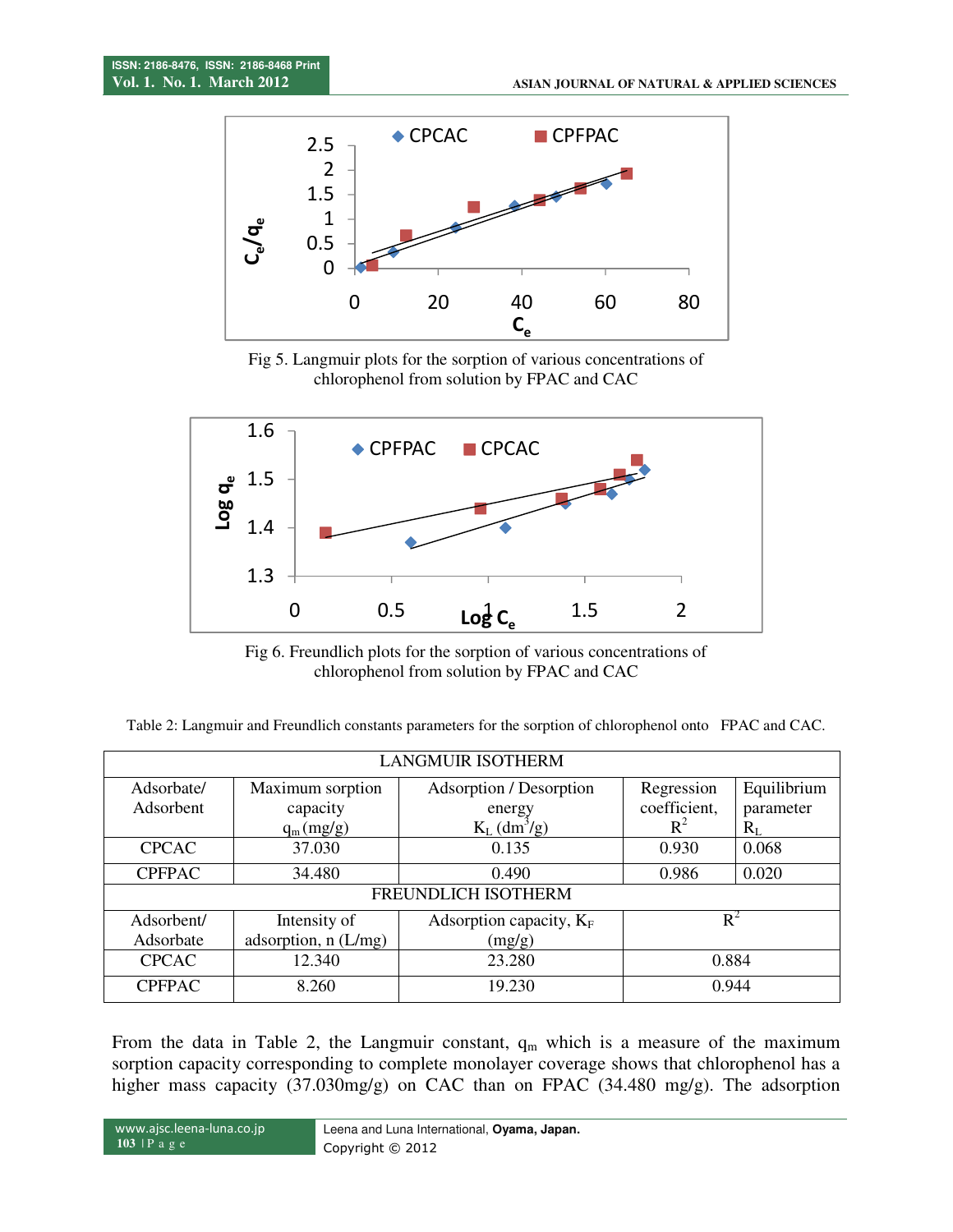coefficient energy for chlorophenol on FPAC (0.490dm<sup>3</sup>/g) is higher than on CAC (0.135dm<sup>3</sup>/g), respectively.

The favourable nature of adsorption can be expressed in terms of a dimensionless equilibrium parameter reported in Horsfall and Spiff, (2004) equation 5.

 $R_L = \frac{1}{1+k}$ 2!"\$3 ................................................................. (5)

Where  $K_L$  is a Langmuir constant (L/g) and  $C_0$  is the initial concentration of chlorophenol. The values of R<sub>L</sub> indicates if the type of isotherm is irreversible (R<sub>L</sub>= 0), favourable (0 < R<sub>L</sub><1), linear  $(R<sub>L</sub>=1)$  or unfavourable  $(R<sub>L</sub>>1)$ . The dimensionless separation factors calculated for chlorophenol on FPAC (0.068) is higher than on CAC (0.020), indicating favourable adsorption as values are less than 1. The regression values as shown in Table 2 depicts that the linear form of the Langmuir isotherm appears to produce a more reasonable model for the sorption of chlorophenol. Similar observations were reported by Aktas and Cecen, 2006; Dursun and Kalayei 2005. The  $K_F$  values suggest that chlorophenol has greater tendency towards CAC than FPAC (Rengaraj et al., 2002; Qadeer and Rehan, 2002).

# **CONCLUSIONS**

The following conclusions are drawn from the experimental results of this study:

- 1. Adsorbent prepared from fluted pumpkin stem waste compared favourably to the commercial activated carbon
- 2. Adsorption process of chlorophenol from aqueous solution favoured Langmuir better than Freundlich isotherm model.
- **3.** The maximum adsorption of chlorophenol was at pH 6.0 for both activated carbons**.**

# **REFERENCES**

Agatemor, C. (2006). Studies of selected physiochemical properties of fluted Pumpkin (*Telfairia Occidentalis Hook F*) seed oil and tropical almond. (*Terminalia catappia. L*) Seed oil. Pak J. Nutr *(*4): 306-307.

Aktas, O. and Cecen, F. (2006).Effect of carbon activation on adsorption and its reversibility. Journal of Chemical technology and Biotechnology, Vol 81, 94 -101.

Asheh, S., Banat, F. and Aitah, A. (2003). Adsorption of phenol using different types of activated bentonites. Sep and Purification Tech 3pp1-11.

Denzeli, A. , Cihangir, N., Tuzmen, N. and Alsancak, G. (2005).Removal of chlorophenols from aquatic systems using the dried and dead fungus *pleurotus sajorcaju.* Bioresource Technol 96: 59- 62.

Duarte- Davidson, R., Troisi, G. and Capleton, A. (2004). A screening method for ranking chemicals by their fate and behaviour in the environment and health. Leicester UK.

Dursun and Kalayei 2005 .Dursun, A. and Kalayei, S. (2005). Equilibrium, kinetic and thermodynamic studies on adsorption of phenol onto chitin, J. of Hazardous Materials B123pp, 151-157.